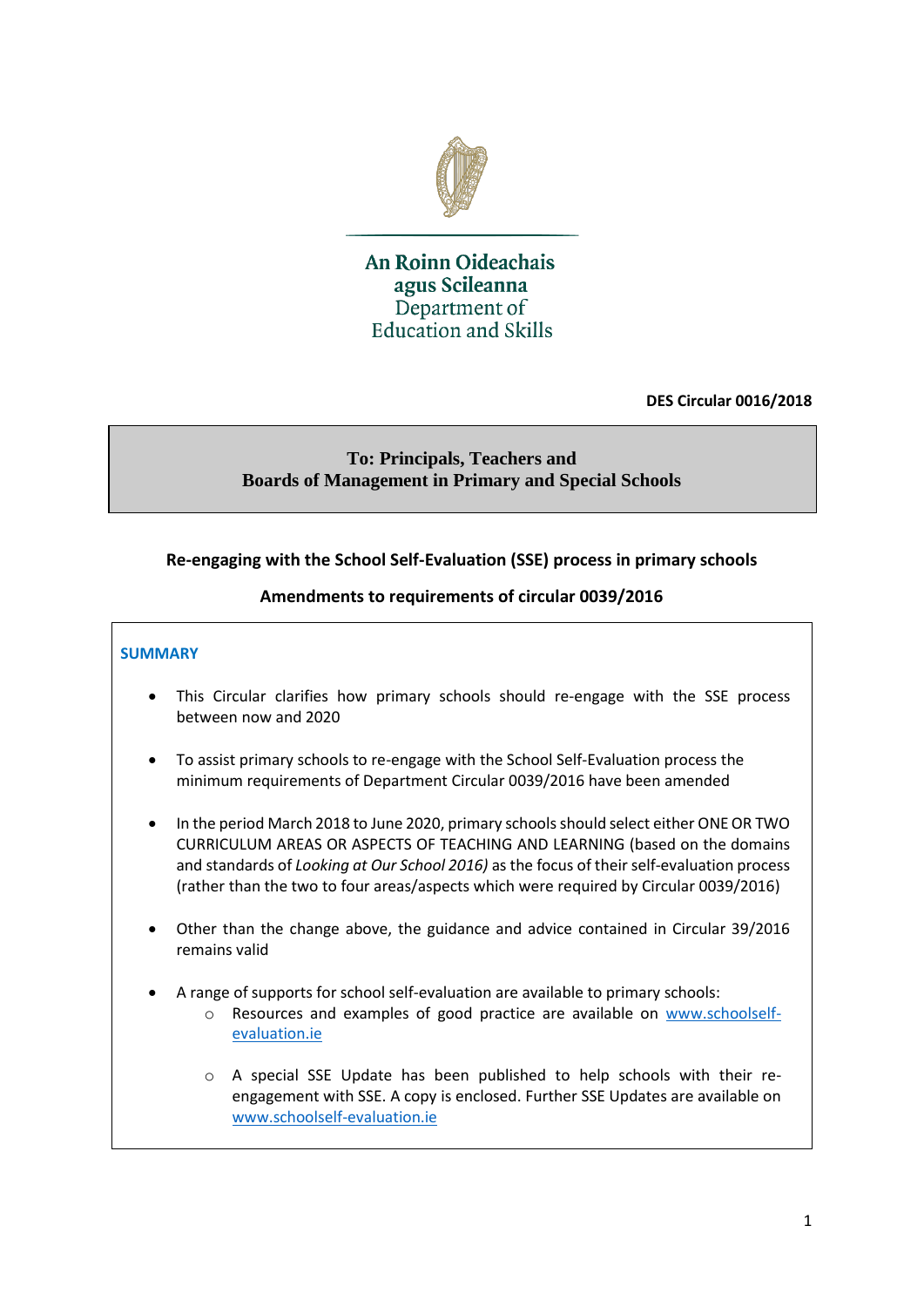- o Additional copies of *School Self-Evaluation Guidelines 2016 – 2020 Primary* and *Looking at Our School 2016: A Quality Framework for Primary Schools* are being sent to every primary school
- o Inspectors from the Department of Education and Skills will be conducting advisory visits to schools to discuss with principals and teachers the ways in which they may use the SSE process effectively
- o A number of regional seminars are being held by the Inspectorate throughout 2018 at which guidance will be available and examples of good practice shared; places at these seminars will be allocated on a first-come, first served basis
- School closure: An additional planning day to assist the implementation of the Primary Language Curriculum will be provided in the school year 2018/19: details will follow.

## **1. RE-ENGAGING WITH THE SSE PROCESS**

In September 2016, the Department published circular 0039/2016, outlining the requirements on schools to continue to engage in school self-evaluation (SSE) between 2016 and 2020. To support this second cycle of SSE, the Inspectorate updated SSE materials on its dedicated website [\(www.schoolself](http://www.schoolself-evaluation.ie/)[evaluation.ie\)](http://www.schoolself-evaluation.ie/) and published two related documents:

- *School Self-Evaluation Guidelines 2016 – 2020 Primary*
- *Looking at Our School 2016: A Quality Framework for Primary Schools.*

We know that since then, for various reasons, many schools did not engage fully with the selfevaluation process. We are also aware that schools are now in a position to re-engage with the SSE process on a whole-school basis.

## **The purpose of this circular is to clarify how schools should engage with the SSE process between now and 2020.**

You will find enclosed with this circular:

- A copy of circular 0039/2016
- A copy of SSE Update Issue 10 Primary.

#### **2. SSE REQUIREMENTS IN CIRCULAR 0039/2016 HAVE BEEN AMENDED**

Circular 0039/2016 set out the requirements for schools regarding their engagement with school selfevaluation of teaching and learning and outlined appropriate timeframes and stages for the school self-evaluation process for the period 2016-2020. Section 4 of the circular indicated that schools should select a minimum of two and a maximum of four curriculum areas or aspects of teaching and learning as the focus for their self-evaluation process from 2016 to 2020.

The Department is aware that due to the fact that schools did not engage fully with the self-evaluation process, they may not be in a position to fulfil these requirements. As a result, **between March 2018 and June 2020 schools should select either one or two curriculum areas or aspects of teaching and**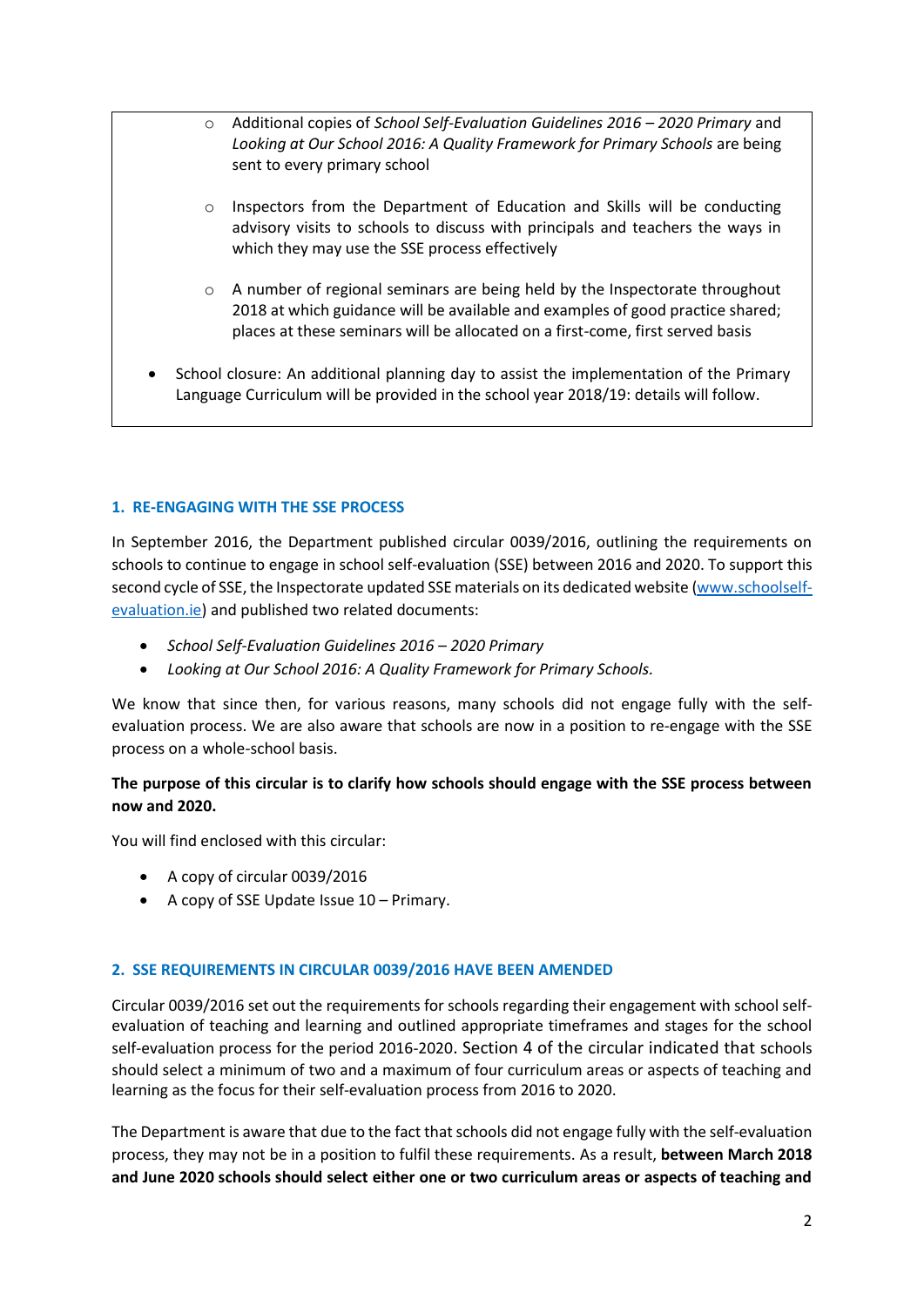**learning as the focus of their self-evaluation process (rather than the two to four areas/aspects required by Circular 39/2016).**

#### **3. HOW TO BEGIN**

Schools are reminded that school self-evaluation is a collaborative, inclusive, reflective process of internal school review. It is a way of working that involves reflective enquiry leading to action for improvement that is informed by evidence gathered within each school's unique context. In order to make re-engagement with school self-evaluation meaningful, schools should take time to investigate current teaching and learning practices, identify the area of focus and then use the six-step process as outlined in *School Self-Evaluation Guidelines 2016-2020 Primary*.

- Schools may find it helpful to examine again the graphic on page 3 of circular 0039/2016. This will assist in assessing how best to re-engage with the self-evaluation process, from a wholestaff perspective, within the school's own context.
- Schools may find it beneficial to use the remainder of the school year 2017/18 as a period of investigation about the area chosen for self-evaluation and begin the implementation phase by September 2018. The teaching and learning section of *Looking at Our School 2016: A Quality Framework for Primary Schools*, also available in the *School Self-Evaluation Guidelines 2016-2020 Primary*, should be used when reflecting on and evaluating current practice.
- The **investigation stage** involves the first steps in the six-step school self-evaluation process. Schools should take a whole-school approach to **identifying** the aspect of teaching and learning or curriculum area to prioritise. The school can them move to the **evidence gathering** phase. It is important to ensure that the evidence gathered is manageable, useful and focused. Once the evidence is **analysed**, the data should be used to draw conclusions. This will enable the school to complete a **short school self-evaluation report and school improvement plan**. The plan should have specific targets for improvement with a focus on improving learning. It should include the actions that teachers will undertake in classrooms to achieve the targets, and the monitoring and evaluating processes.
- Once the investigation stage has been completed, schools will be ready for the implementation stage. The **implementation stage** involves the remaining steps of the process: implementing the school improvement plan and monitoring and evaluating its impact on learning.
- It is important to remember that SSE is intended to support and help schools in their work. It is not designed to be a discrete task, but rather to provide an approach that can help to manage change and improvement processes. For example:
	- $\circ$  SSE can be used to help a school to work through the implementation of the Primary Language Curriculum.
	- o DEIS schools should use the SSE process to develop their DEIS action plan for improvement: the school's DEIS action plan is its SSE school improvement plan and no additional or separate improvement plan is required.
	- o SSE provides each school in Gaeltacht language-planning areas with a framework for developing its own action-plan to strengthen Irish-medium educational provision.

#### **4. SCHOOL CLOSURE**